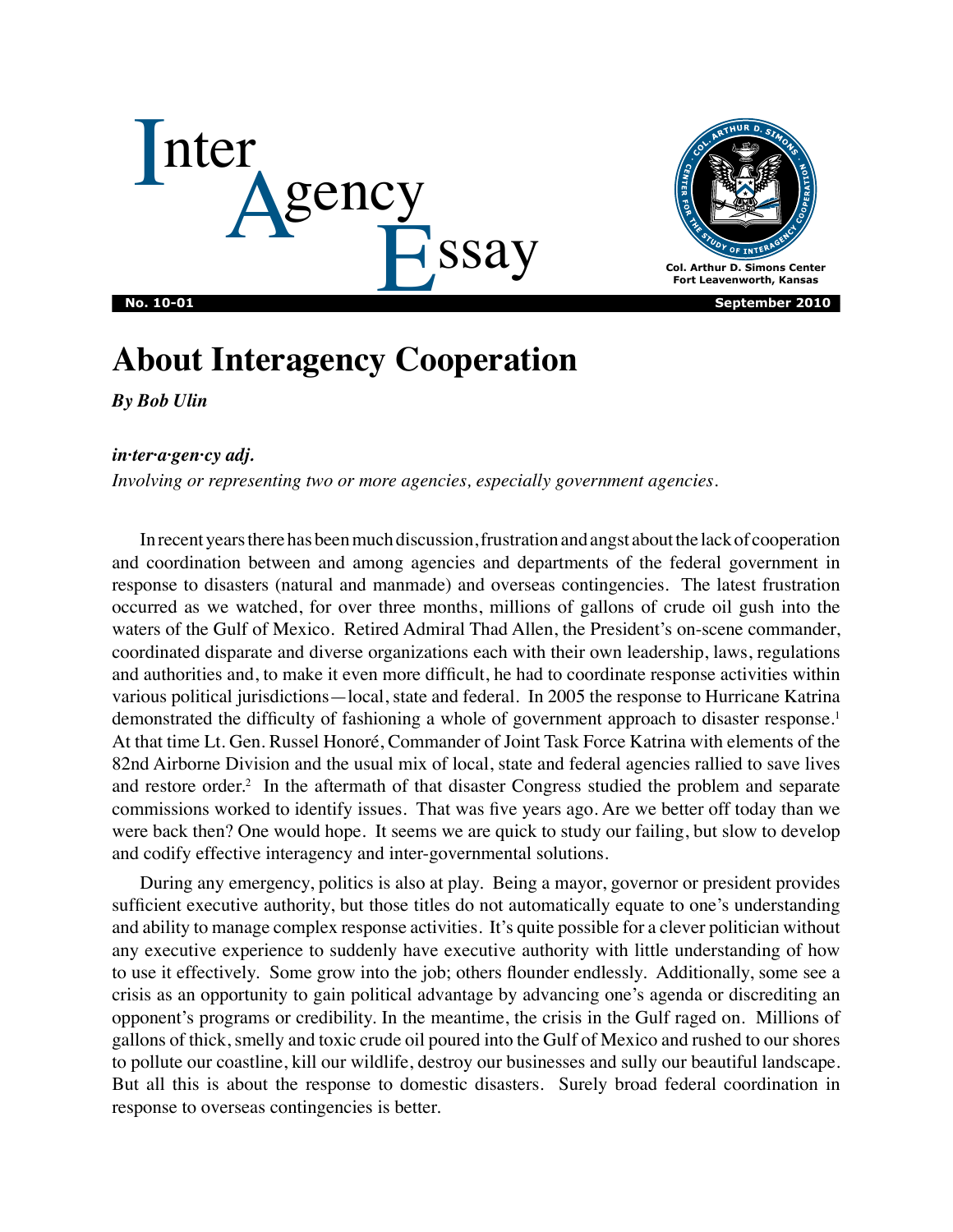### **The Department of Defense and Other Government Agencies**

*"The military Services are but a part of the national machinery of peace or war. An effective national security policy calls for active, intimate and continuous relationships not alone between the military services themselves but also between the military services and many other departments and agencies of Government."*

Ferdinand Eberstadt to James Forrestal, 1947*<sup>3</sup>*

The lack of cooperation between and among federal departments and agencies is not new as evidenced by the comment above by Mr. Eberstadt in 1947. The creation of the National Security Council, mandated by Congress in the National Security Act of 1947, was meant to deal with the challenges of the Cold War and the system served us well. However, some argue that the nature of the threats facing us today calls for a new approach.4

Interagency cooperation has become a hot topic in the military services. It gained renewed traction shortly after the shock and awe campaign to depose Saddam Hussein from Iraq. General Colin Powell is reported to have remarked that "if you break it, you own it." Indeed, we broke the back of the Hussein regime, toppled the government of Iraq, caused the Republican Guard to flee, disbanded the army and subsequently put everyone out of work thereby fueling the insurgency. It became evident that military power alone was insufficient to rebuild Iraqi society, the rule of law and the economy. Suddenly the military found itself trying to re-establish what it had broken and put in place the infrastructure that sustains health, safety and governance. However, the military is neither equipped nor trained adequately to conduct nation building. While the military is often augmented by other governmental agencies in support of contingency operations abroad, the "system" or lack thereof, to ensure effective interagency coordination poses a challenge.

Recently Secretary of Defense Robert Gates, remarked, "…for all the improvements of recent years, the United States interagency tool kit is still a hodgepodge of jury-rigged arrangements constrained by a dated and complex patchwork of authorities, persistent shortfalls in resources, and unwieldy processes."5

According to Secretary Gates little progress has been made since Ferdinand Eberstadt penned his letter 63 years ago.

#### **So what is meant by interagency?**

There has been much talk about the so-called interagency as if it actually existed as an entity. In fact, it's an elusive concept of voluntary associations of federal departments and agencies, each having its own culture, operating procedures, jargon and rules. There are no interagency schools, rules or unifying authority except for the President of the United States who sits at the top of the entire U.S. government. Each federal department or federal agency has its own leader, budget, career progression and mission. There is little incentive to cooperate. In fact, the struggle for budget authority is usually a zero sum game. While one might think that broad governmental experience by any federal employee is a plus, service outside of one's own agency or department is rarely seen as career enhancing.

As has been extensively documented, a major problem in the operation of the U.S. government is the difficulty, if not the inability, to delegate authority below the Presidential level across department and agency borders. Yet there has existed for some time one process for doing so – the Chief of Mission authority generally associated with resident bilateral ambassadors. The problem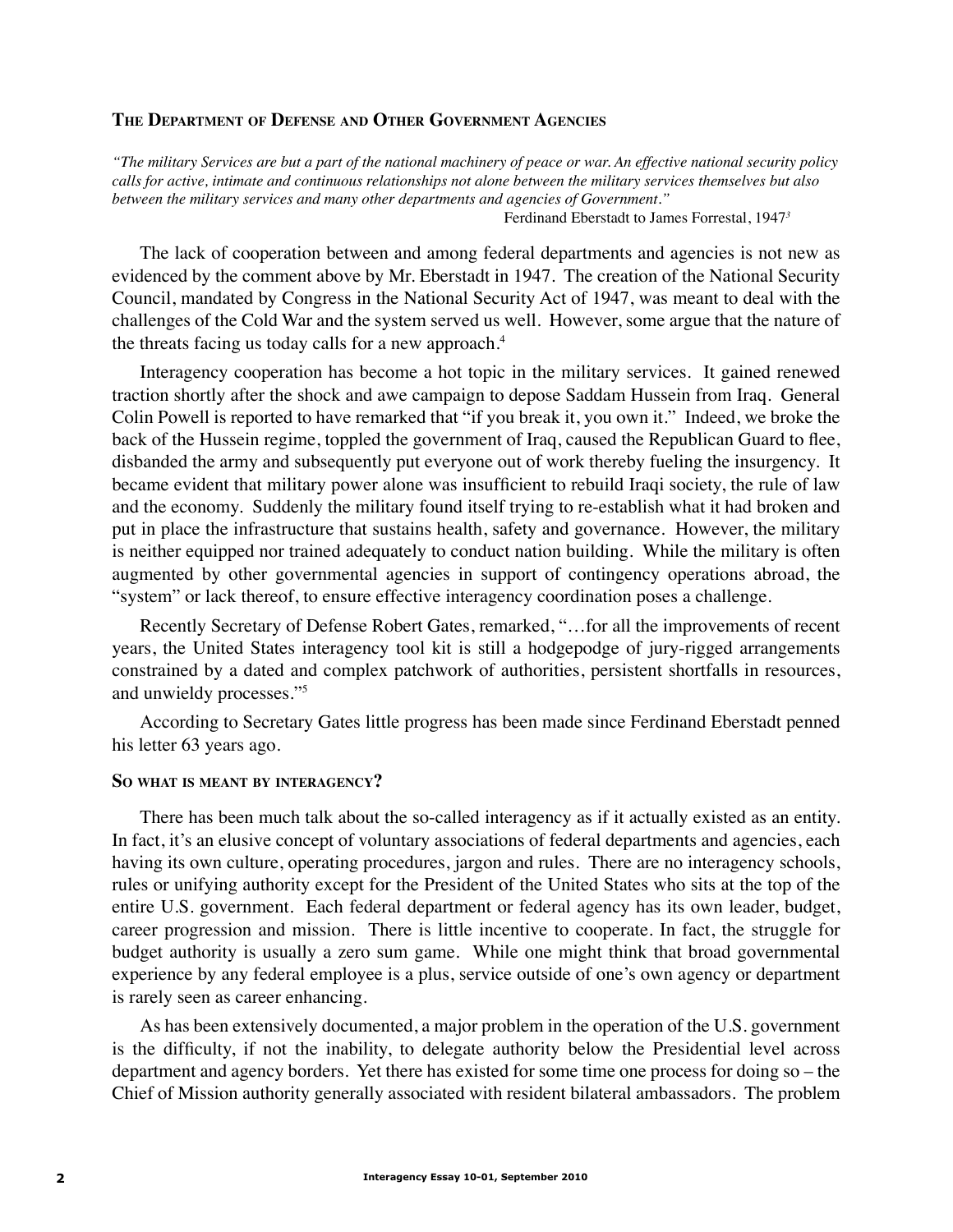of overseas coordination of U.S. programs became exacerbated after WWII and the beginning of the Cold War. Although there was precedent, President Eisenhower initiated the practice of giving each ambassador direct, written authority over the activities of all in-country executive branch personnel, except for those under the command of a regional military commander. Each president has used slightly different language but the basic delegation of authority calling for full responsibility for the direction, coordination, and supervision of all Executive Branch employees begun by President Eisenhower, has been used by every President since.

In essence, the Chief of Mission authority is the only formal inter-department executive authority in existence below the President. The rest of the government is organized in "stovepipes" with numerous departments, agencies, and other organizational entities under the executive leadership of officials appointed by the President, often with the "advice and consent" of the Senate. These officials have functional responsibilities, and related budgets, provided by legislation. Traditionally they cooperate or work together in a manner much resembling coalitions of sovereign states, except when the President personally directs policy and programs.

With the Chief of Mission authority American embassies were, up to relatively recently, the only formally and permanently established composite U.S. government bureaucratic entity. Joint Interagency Task Forces (JIATFs) established to deal with the narcotics problem are the second attempt at creating composite bureaucratic organizations. With the Chief of Mission authority, American embassies have been organized and operated more like teams – usually referred to as "country teams – rather than coalitions; teams composed of different players but under the direction of a delegated leader.<sup>6</sup>

Before the Goldwater-Nichols legislation in 1984, the armed services were separate within the Department of Defense and much less than effective as evidenced by the failed Iranian rescue attempt in 1980 dubbed "Desert One." That dramatic failure was a catalytic event that caused Congress to pass the Goldwater-Nichols Act ushering in a new era of "jointness" within the military services.

Similarly, the 911 attacks on the World Trade Center and the Pentagon demonstrated that the intelligence community was fragmented, uncooperative and lacking central direction. The creation of the Director of National Intelligence (DNI) was supposed to correct that problem, but three directors later we still have a fragmented intelligence community.<sup>7</sup> Consequently, continued attempts to unify the federal government "interagency" since 911 have proven elusive particularly at the national level. In the meantime, some progress has been made at the operational and tactical levels.

In a recent discussion with Kevin Stafford, former Special Agent in Charge of the Kansas City Division of the FBI, he noted that while there are still challenges, "we must be mindful of the fact that there has been significant effort, and I believe progress, by many individuals and agencies on developing the overall effectiveness and efficiency of interagency efforts." He also said that "much has been done to develop collaborative partnerships both within the federal government and among state, county and municipal agencies, as well as private industry."8 He stressed the critical role that state, county, municipal and tribal agencies play in advancing national security initiatives because the federal government relies on these agencies to serve as the cornerstone for the prevention and response framework and to provide essential operational and intelligence resources in support of homeland security.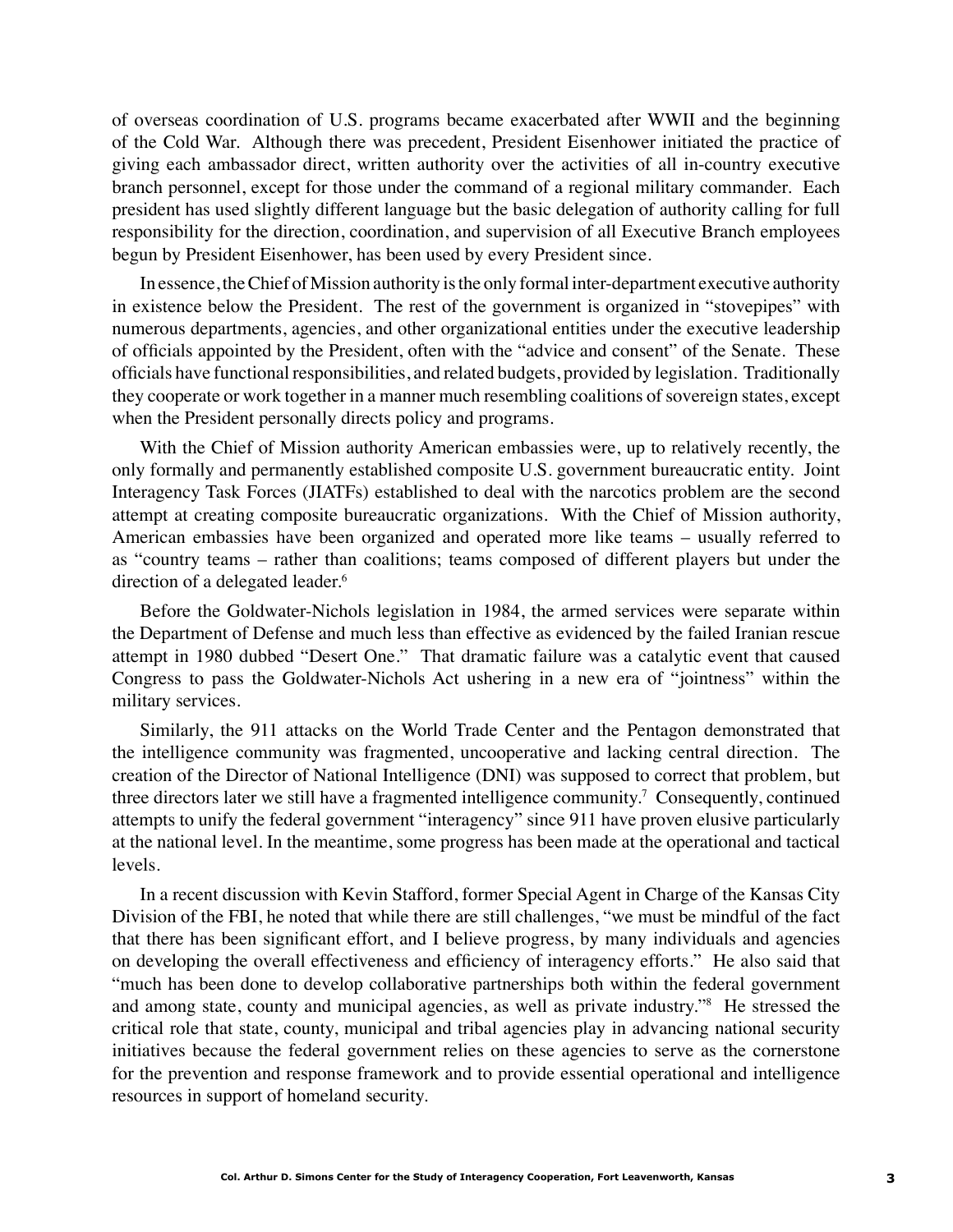In the area of national security, much talk and considerable funding has been allocated to find solutions for governmental reform, but little has come of these efforts. Chief among these efforts is the Project on National Security Reform ably led by James R. Locher III.<sup>9</sup> In his report, Locher noted "our optimism is buoyed by a widespread and growing consensus that we have reached a moment of decision. Not everyone, however, is yet convinced that a major reform of the US national security system is necessary."

While talk of jointness within the Department of Defense was widely discussed before the Iranian hostage rescue event, it wasn't until the failure of Desert One that Goldwater-Nichols legislation forced change within the Department of Defense. Twenty-six years later, the armed forces are indeed "Joint."

With respect to overseas contingencies, the Department of Defense and other governmental agencies don't always work together effectively or efficiently. As a result, the Army has stressed the need for interagency education, doctrine and procedures that would improve its ability to develop and execute whole of government solutions for the full range of contingencies, from peacekeeping to conflict. Much of the Army's concern stems from its experience while working with various federal departments and agencies in Iraq and Afghanistan over the past eight years.

Similarly the dramatic failure of interagency and inter-governmental cooperation in the response to Hurricane Katrina and now the response to the gigantic oil spill in the Gulf of Mexico may become the catalytic event that causes the United States Congress to fix this problem in a manner similar to Goldwater-Nichols. One approach might be the establishment of an office within the U.S. government that has the responsibility, authority, and, most importantly, the control of resources necessary to effect a whole of government approach to domestic (manmade or natural) disasters and overseas contingencies.

#### **Where do we go from here?**

Congressman Randy Forbes (D-VA) introduced legislation (H.R. 2207) titled, "The Interagency Cooperation Commission Act" on April 30, 2009. The purpose of this commission is "…to examine the long-term global challenges facing the United States and develop legislative and administrative proposals to improve interagency cooperation."10 This commission is a good start because only Congress can solve this problem as it controls the budget and would need to pass legislation that would compel governmental departments and agencies to work together for the benefit of our domestic and international interests. To date this legislation will likely die in the 111th Congress for lack of support. One hopes this legislation is re-introduced in the 112th Congress and gains the support necessary to effect change needed in this important area.

What is needed are interagency doctrine, based upon a realistic examination and analysis of past lessons, and interagency education, supported by additional manpower spaces in key federal departments and agencies because these are the building blocks to better cooperation, improved effectiveness and increased efficiency.

The military is particularly adept at requiring its service members to receive a series of sequential and progressive educational courses throughout one's military career. Other government agencies do not have the budgets to support this level of educational activity. Since the military school system is well developed and resourced perhaps they could take advantage of the educational opportunities afforded by the military services. Unknown to most, military courses, at the staff college level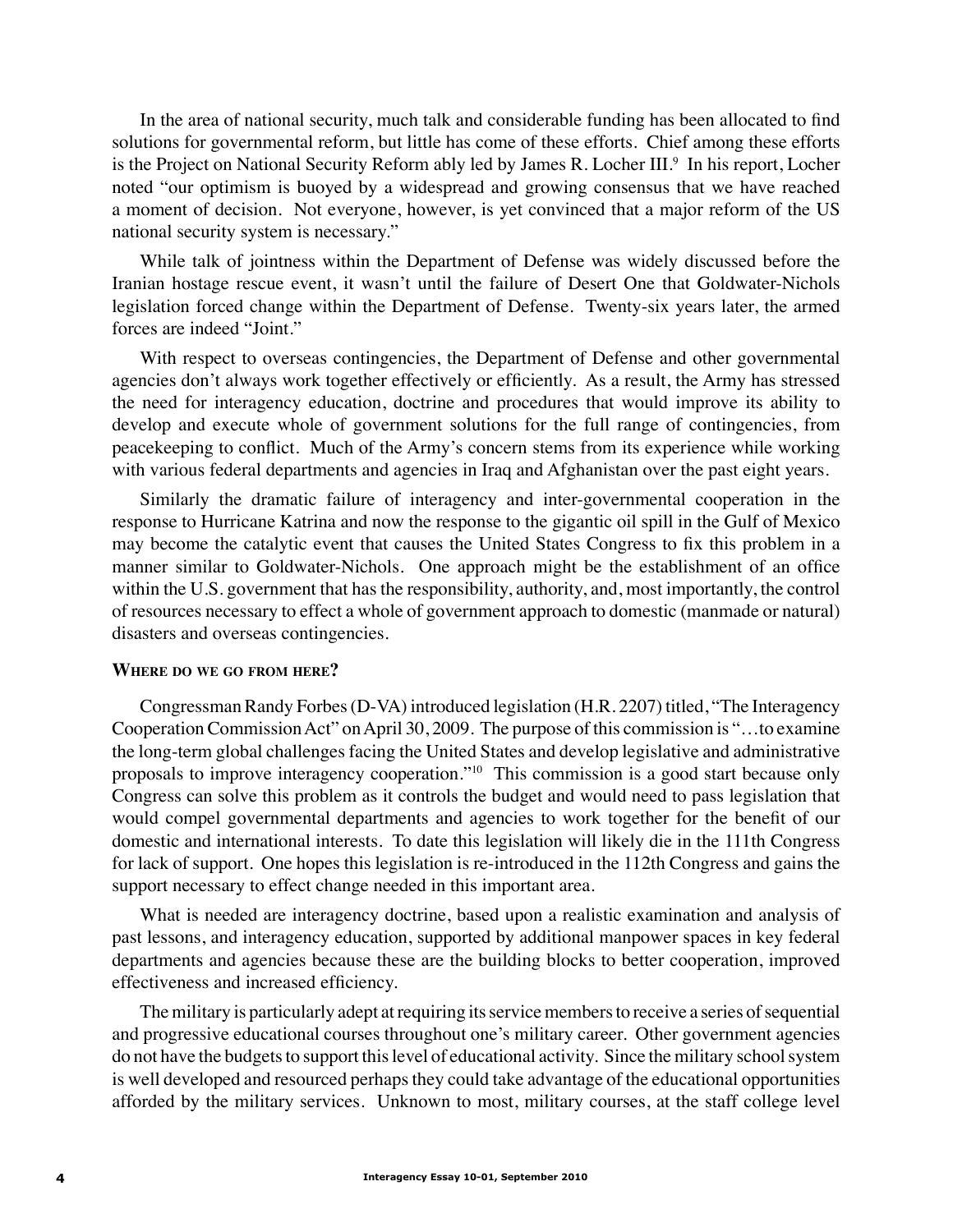and above, stress all dimensions of national power, including diplomatic, military, informational and economic, coupled with an opportunity for advanced civil schooling. Consequently, students receive a rather broad based education.

At the U.S. Army Command and General Staff College (CGSC), the largest of all military staff colleges for mid-grade officers, an effort to attract interagency representation has gained traction over the past four years. Each year students from other government agencies (including State, Justice , CIA, National Geospatial Agency, Defense Threat Reduction Agency, Federal Marshals' Service, Agriculture and others) join mid-level military officers for a 10-month program of graduate-level study that includes leadership, logistics, history, national security policy, strategy, military planning and operations and a broad range of electives. The program is challenging with high academic rigor. Students who chose to do so can earn a master's degree, since the CGSC is a fully accredited master's degree granting institution. Make no mistake, sending a few other government agency members to the military staff and war colleges each year will not create instant interagency cooperation. It takes time to develop understanding, meld cultures and broaden views. However, if we do not begin this educational process right away it will delay the ability of our midgrade officers in all federal departments and agencies to appreciate and understand one another, which is requisite to achieving greater efficiency and effectiveness in the government's response to contingencies.

As for interagency cooperation for mitigating or responding to domestic disasters, the Emergency Management Institute (EMI) in Emmitsburg, Maryland "serves as the national focal point for the development and delivery of emergency management training to enhance the capabilities of federal, state, local, and tribal government officials, volunteer organizations, and the public and private sectors to minimize the impact of disasters on the American public."11 While this is a very capable training institute, the military can help here as well. Incident command, a system and process recognized by the Department of Homeland Security, is the civilian equivalent of what the Army calls "battle command." The art and science of battle command is centered at Fort Leavenworth, Kansas. On the Fort are the Battle Command Training Program, the Battle Command Knowledge System, the Battle Command Battle Laboratory, the Battle Command Training Center for the Army National Guard, the Center for Army Lessons Learned, the National Simulation Center and the Center for Army Doctrine Development. The Army has spent hundreds of millions of dollars over the past 30-plus years perfecting these programs and activities. These capabilities, bought and paid for by the American taxpayer, could be used as a model to develop graduate-level education courses and certificate programs for local, state and federal agencies and leaders of America's first responder community who might be called upon to assist in the event of a natural or manmade disaster. An extension of EMI's program at Fort Leavenworth, in the heart of America, incorporating the "battle command" tactics, techniques and procedures could dramatically extend and enhance its reach and influence.

What we have learned in the military is that there is no substitute for sound doctrine, broad education, rigorous training, and focused evaluation. Indeed the outputs of evaluations are fed back into the refinement of doctrine and the cycle repeats itself over time. It is time for the entire U.S. government to take interagency and inter-governmental education seriously by leveraging existing capabilities, best practices and educational technologies. The safety and security of our nation depends on it. *IAE*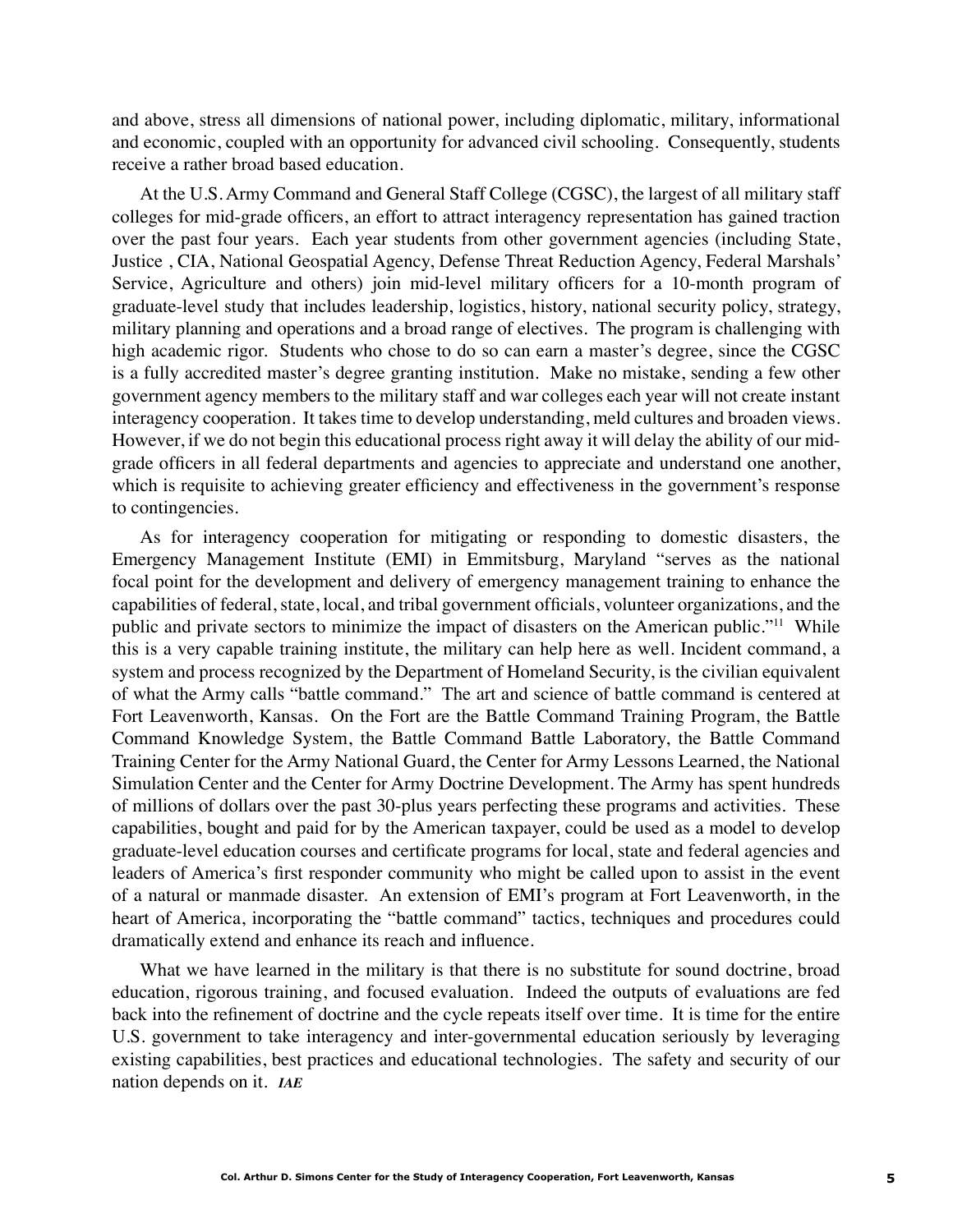# **Endnotes**

1 *A Failure of Initiative*, Report by the Select Bipartisan Committee to Investigate the Preparation for and Response to Hurricane Katrina, February 26, 2006 and The Federal response to HURRICANE KATRINA, Lessons Learned, THE WHITE HOUSE, February 2006.

2 Joint Task Force Katrina was a joint operation between the United States Department of Defense and the Federal Emergency Management Agency created on August 31, 2005 at Camp Shelby, Mississippi to organize relief efforts along the Gulf Coast in the aftermath of Hurricane Katrina, http://en.wikipedia.org/wiki/Joint\_Task\_Force\_Katrina.

3 In a letter from Ferdinand Eberstadt, former chairman of the Army-Navy Munitions Board to his friend James Forrestal, then Secretary of Navy and later first Secretary of Defense. Quoted in *Running the World* by David J. Rothkoph, Public Affairs, New York, 2005.

4 "The United States…needs a bold, but carefully crafted plan of comprehensive reform to institute a national security system that can manage and overcome the challenges of our time." *Forging a New Shield*, Project on National Security Reform, November 2008.

5 *Foreign Affairs*, "Helping Others Defend Themselves," by Robert M. Gates, Volume 89, No. 3, May/June 2010, p. 4.

6 Interview with retired Ambassador Edward Marks, June 22, 2010. Ambassador Marks participated in the Project for National Security Reform and is a frequent lecturer at the Joint Forces Staff College and is a senior mentor for the Battle Command Training Program at Fort Leavenworth, KS.

7 *The Huffington Post*, June 21, 2010, "Admirals Blair's Resignation: A Good Time to Reassess the DNI's Authorities, but an Even Better Time to Revaluate White House Support for the DNI."

8 Kevin Stafford served in the FBI for 25 years. His final FBI assignment was Assistant Director, Operational Support Directorate, Domestic Nuclear Detection Office, Department of Homeland Security where he was the ranking FBI SES member assigned to DHS responsible for assisting and providing strategic leadership in the development and implementation of the Nation's capability to prevent, detect and deter a radiological/nuclear attack.

9 *Forging a New Shield*, the Project on National Security Reform, November 2008, Executive Summary.

10 Bill Summary and Status, 111th Congress (2009-2010), H.R. 2207, CRS Summary, http:// www.thomas.gov.

11 The Emergency Management Institute, FEMA at http://training.fema.gov/aboutEMI.asp.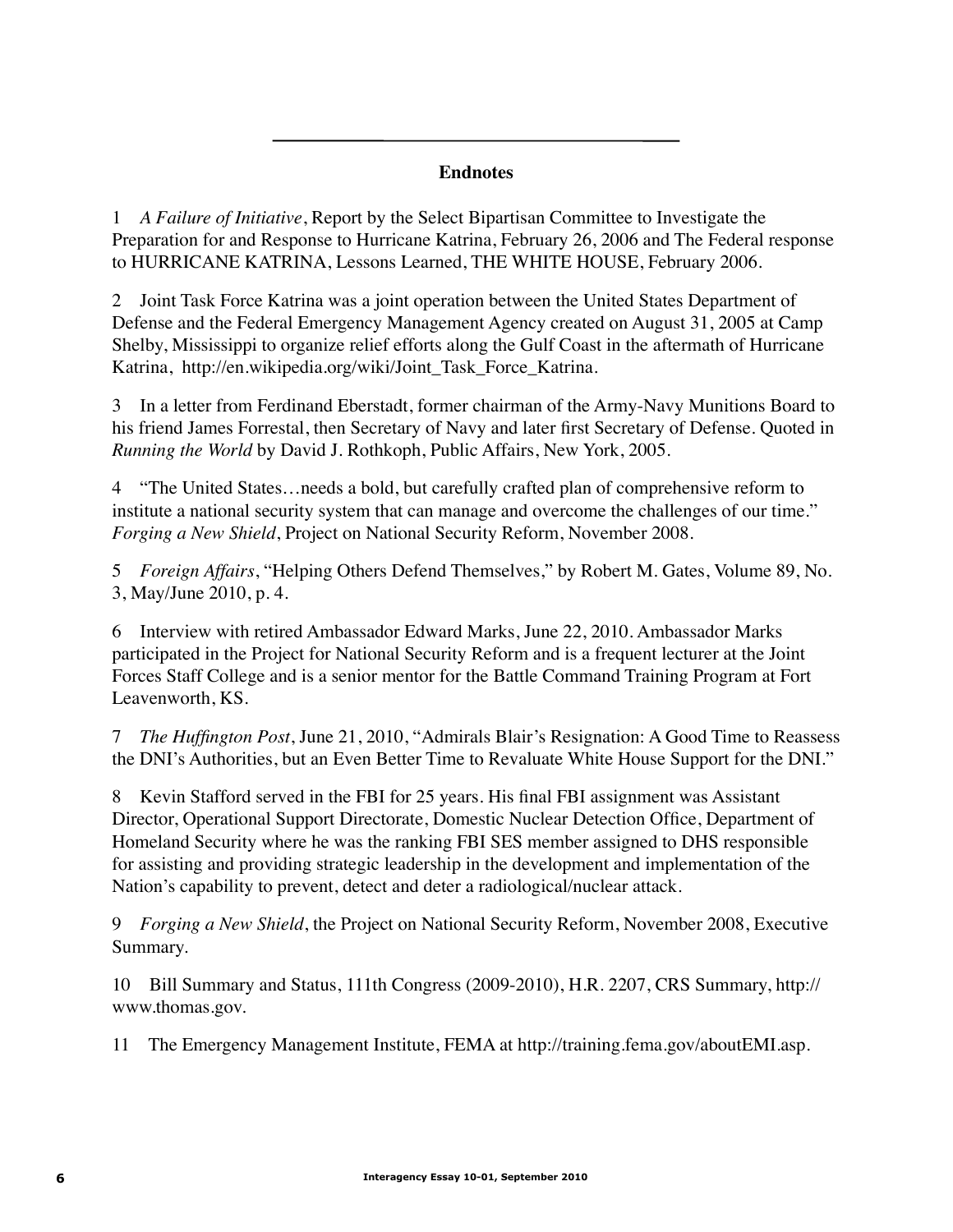## **About the Author**

Bob Ulin, a retired Army Colonel, is the CEO of the CGSC Foundation, Inc., a nonprofit corporation that supports exclusively the U.S. Army Command and General Staff College (CGSC) where he is an Adjunct Professor of National Security Studies. While on active duty, he taught on the faculties of CGSC and the Army War College and has worked with the CIA, FBI, State Department and other federal agencies throughout his career in the military and private sector. He served on the Lansing, Kansas City Council for five years where he developed their first emergency management plan and training program for city officials and first responders. He also developed and led a regional conference on Homeland Security in 2003 attended by 285 first responders and community leaders from 23 states. He has written extensively on national security affairs. Colonel Ulin has a master's degree in Middle Eastern History from the University of Kansas, a master's degree in International Relations from Boston University and is a graduate of a national security executive management program at the Kennedy School of Government, Harvard University.